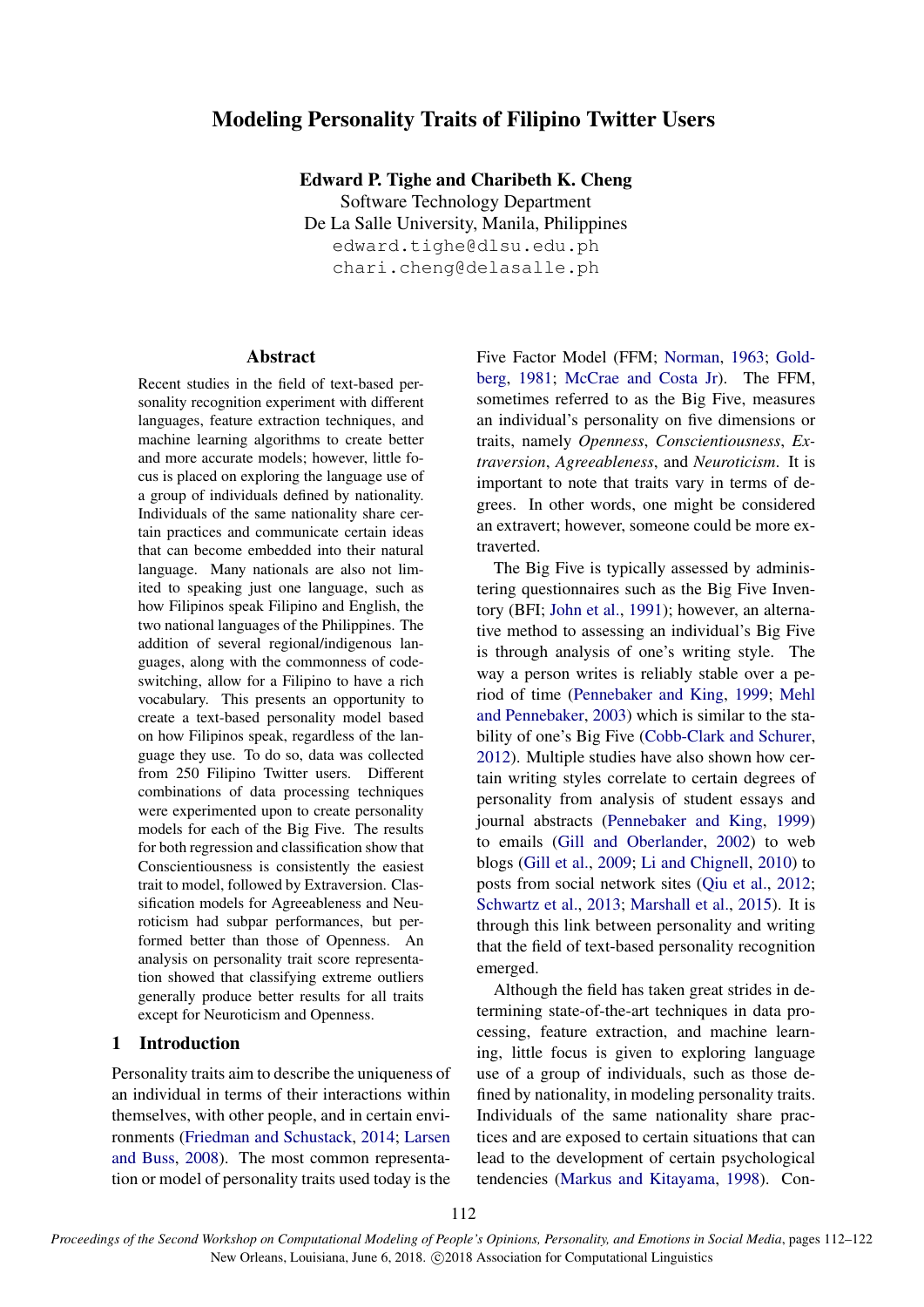versations and discussions expose individual differences and these differences eventually become embedded into natural language (Goldberg, 1981). However, many nationals are not limited to speaking just one language, such as how Filipinos speak Filipino and English, the two national languages of the Philippines. The addition of a number of regional/indigenous languages, along with the commonness of code-switching, allow for a Filipino to have a rich and diverse vocabulary. This rich vocabulary presents an opportunity to create a text-based personality model based on how Filipinos speak, regardless of the language they use. In order to do so, a web application was constructed to collect personal and Twitter data in which there were 250 Filipino participants. Raw personality scores were then experimented upon in order to determine the representation (continuous or discretized) that would best capture information. Tweets were then processed using simple language-independent natural language processing techniques. Finally, personality was modeled using both regression and classification techniques. The contributions of this paper are as follows:

- A corpus was created consisting of 610, 448 tweets from 250 Filipino participants. Each participant's personality traits were also assessed using the Big Five Inventory. Although a relatively small dataset, it serves as a source of information in which further experimentation can be performed.
- In both regression and classification, Conscientiousness is consistently the easiest personality trait to model, followed by Extraversion. Classification models for Agreeableness and Neuroticism produced subpar performances and did not fare well in regression. Lastly, models for Openness generally struggled in performance.
- In experimenting with personality score representations, results show that Neuroticism and Openness did not benefit from modeling extreme outliers  $(\pm 1SD$  from the mean). Both traits were better modeled with a relaxed cut off at  $\pm 0.5SD$ , implying that useful information was lost when removing participants between  $\pm (0.5SD - 1SD)$ . As for the remaining three traits, performance was best when dealing with extreme outliers, as originally expected.

### 2 Related Literature

The early studies of the field mostly experimented with different feature extraction techniques on the Pennebaker and King (1999) Essay Dataset and utilized various Support Vector Machines for classification. Argamon et al. (2005) focused on determining high and low (top and bottom  $\frac{1}{3}$ ) scoring individuals on the Extraversion and Neuroticism dimensions. Features were extracted based on a list of function words, along with other features based on Systemic Function Grammar. Their work showed that simple linguistic features contained information in determining personality traits – a task that requires "focused questions" such as those found in personality questionnaires. Soon after, multiple studies (Mairesse et al., 2007; Poria et al., 2013; Mohammad and Kiritchenko, 2013) utilized different linguistic resources in extracting information, including the Linguistic Inquire and Word Count (LIWC), MRC Psycholingusitic Database, NCR Emotion and Hashtag Lexicon, and SenticNet. Mairesse et al. (2007) conducted the first extensive study covering all five traits and treated personality recognition not just as a classification problem, but also as a regression and ranking problem as well. Their feature set is often referred to as the Mairesse baseline and consists of LIWC and MRC features. In another work, affect-related words were found to aid model performance when paired with LIWC and MRC (Mohammad and Kiritchenko, 2013). The method leading to the best improvement was where sentic computing was utilized in order to extract common sense knowledge with affective and sentiment information (Poria et al., 2013). Across the previously mentioned studies, Openness was found to be the easiest trait to model, while Agreeableness was the hardest to model.

As for studies that collected data from online sources, there was particular attention given to blogging sites. Blogs were an interesting source of data because of their personal nature. Oberlander and Nowson (2006) sourced their data from bloggers whom they administered a 41-item personality test. Classification was performed for all of the Big Five except for Openness due to nonnormal distribution of personality scores. Once again, participants were grouped according to their scores based on varying levels of standard deviation (greater than 1SD, 0.5SD, and the mean). N-gram occurrence was utilized for extracting in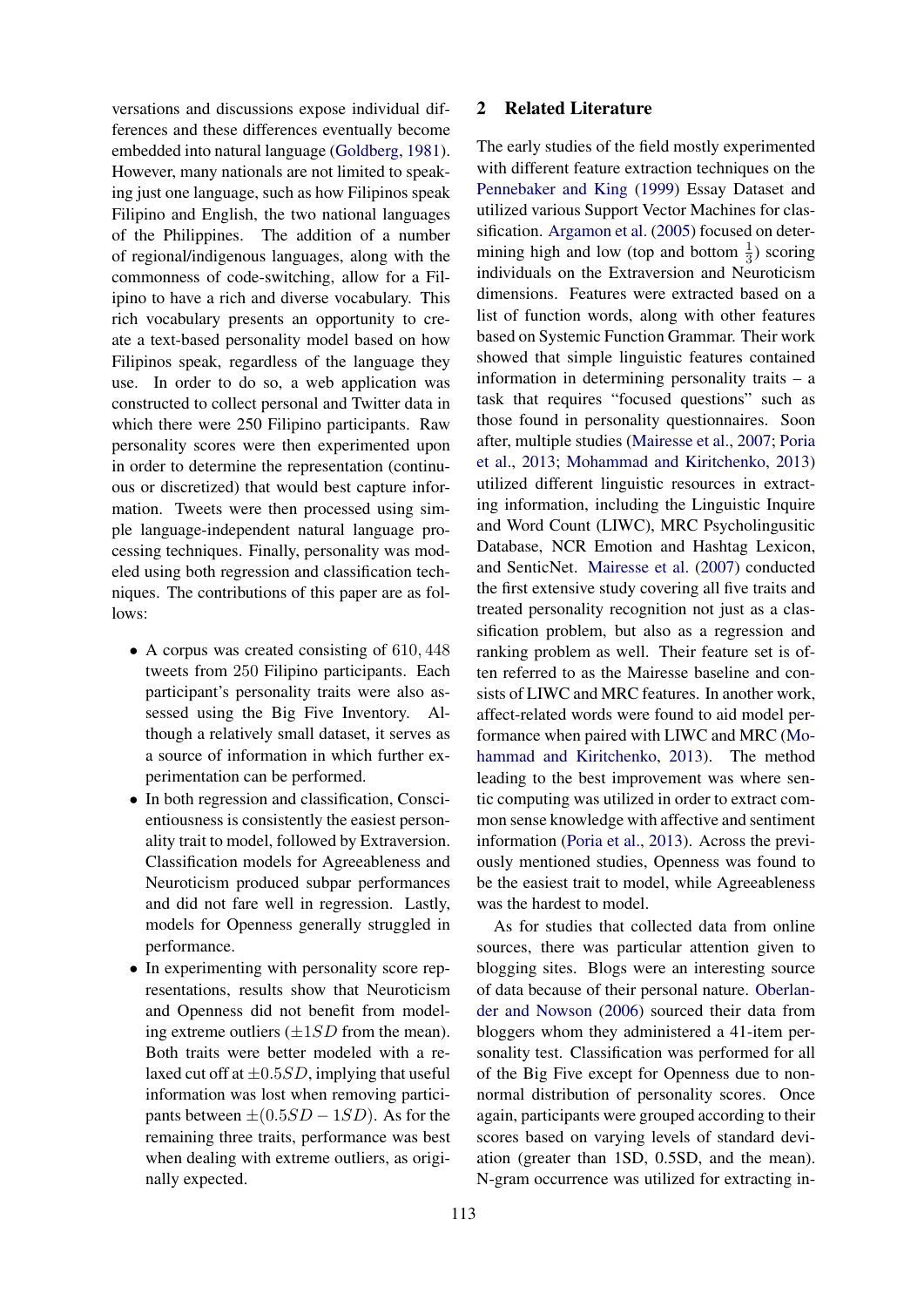formation and various feature selection techniques were employed. Nowson and Oberlander (2007) mirrored the previous study's methodology, but experimented with both the previous dataset and a new dataset. However, Iacobelli et al. (2011) produced the most notable results using the new dataset of the previous study. Although they tested with LIWC features, they found that using boolean scoring (present or not present) performed much better. Despite utilizing a coarse questionnaire, they managed to produced the best performing models with Openness being the easiest to model and Neuroticism being the most difficult.

Other early studies that sourced online data targeted social networking sites such as Twitter and Facebook in order to dealing with enormous amounts of data. Two studies (Golbeck et al., 2011a,b) were very similar as they used LIWC to process text from Twitter and Facebook, respectively. Their main difference was the use of sitespecific information, such as internal Facebook stats or Twitter usage. The later study also utilized MRC as an additional means to extract information. But most noteworthy of all was of Schwartz et al. (2013) in which the biggest study on personality modeling was conducted with a total 75,000 Facebook volunteers. They highlighted the use of Differential Language Analysis as a means to generate open topics in comparison to the closed topics – categories generated by LIWC.

More recent developments involve the shift to analyzing non-English text. This could be seen in the PAN2015 (Rangel et al., 2015), where English, Spanish, Italian, and Dutch Tweets were made available to multiple research teams. One of the top performing submissions Gonzalez- ´ Gallardo et al. (2015) extracted n-grams of characters and utilized FreeLing, a language processing tool. FreeLing had resources for each of the languages in the dataset except for Dutch, so the English module was utilized despite possibly creating more errors. In Alvarez-Carmona et al. (2015), regarded as the top performing submission, focus was given to extracting discriminative and descriptive features. This was done by applying Second Order Attributes and Latent Semantic Analysis on a Term Frequency Inverse Document Frequency matrix. Outside of the PAN2015, Peng et al. (2015) focused on predicting Extraversion by segmenting Chinese characters from Chinese Facebook users. As Chinese characters are harder to delimit than other languages, they utilized Jieba, a Chinese character tokenizer. Lastly, Xue et al. (2017) focused on the use of Label Distribution Learning as an alternative to common machine learning algorithms while processing Chinese text. They extract information from posts from Sina Weibo users with TextMind, a Chinese language psychological analysis system similar to LIWC.

Currently, trends in the field of text-based personality recognition revolve around the use of Deep Learning, as the learning algorithm, and word embedding, as the way to represent text. Studies typically do not vary from using the two techniques, but distinguish themselves through their data source, such as how Yu and Markov (2017) experiments using a small subset of Facebook status posts. Another study (Majumder et al., 2017) considered adding the Mairesse baseline to their feature set in the analysis of the Essay Dataset. Tandera et al. (2017) used two Facebook datasets, one from MyPersonality and the other manually collected. Aside from word embedding, they included features from LIWC and SPLICE, another linguistic analysis tool. Lastly, Arnoux et al. (2017), although utilizing Gausian Process regression instead of Deep Leaning, still made use of word embedding. Their results showed that it was possible to reduce a dataset significantly while still achieving comparable model performances.

## 3 Methodology

This research collected data and approached modeling of personality traits through different combinations of data pre-processing, feature extraction, feature reduction, and machine learning techniques. Figure 1 shows an overview of the methodology.

## 3.1 Data Collection

A web application was developed to interface with Twitter and administer both a personal information sheet and a personality test. The information sheet asked for information such as sex, age, and nationality, while the personality test was the Big Five Inventory (BFI; John et al., 1991, 2008), a 44-item self-report questionnaire that measures the Big Five on a 5-point scale.

Recruitment of participants was mainly performed through postings on Facebook and Twitter. Friends and colleagues were targeted first which then later expanded to their social networks by word-of-mouth. However, a majority of the re-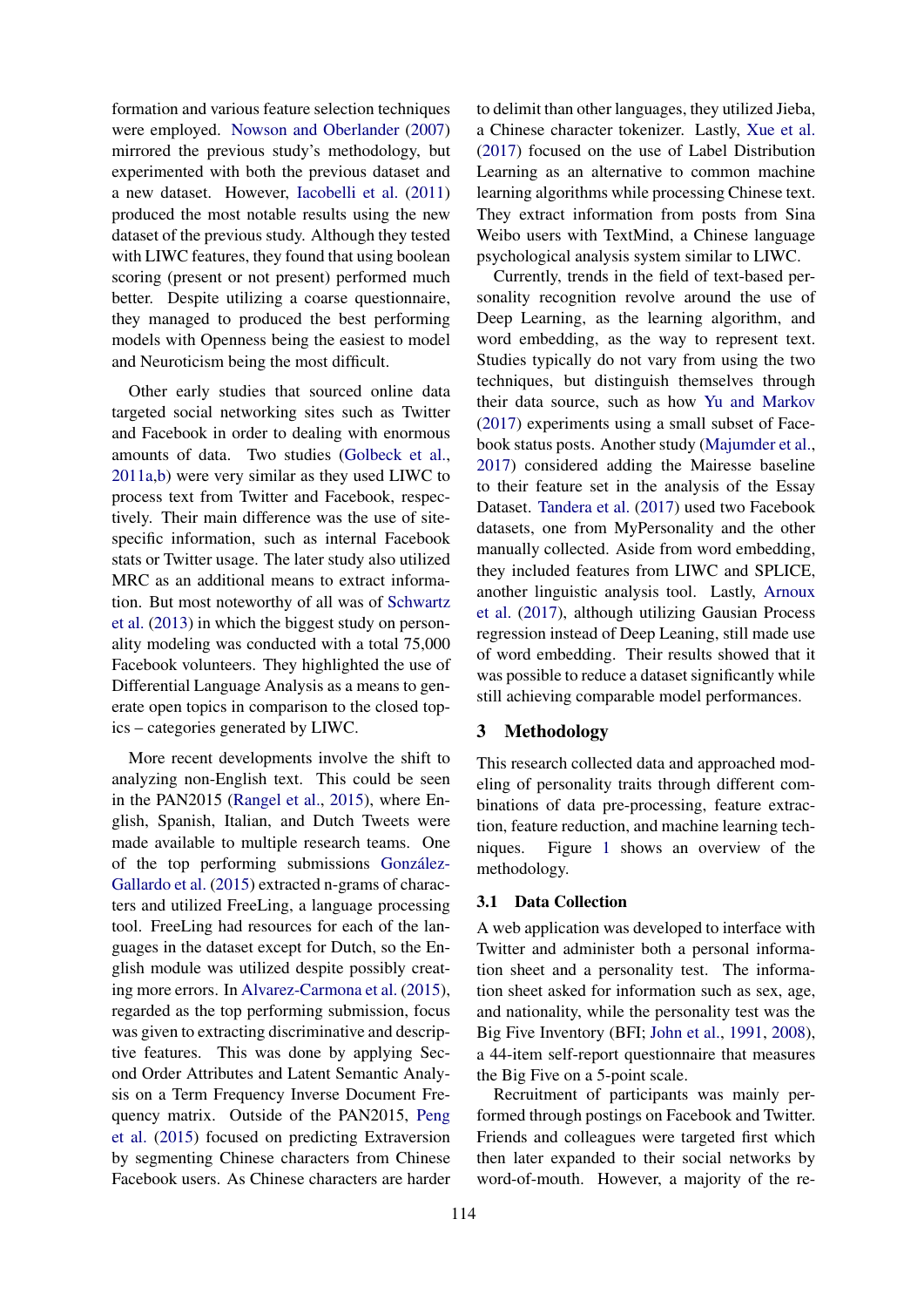

Figure 1: The methodology of this research

cruitment was focused on large Facebook groups into order to reach individuals outside of the the researcher's social network. Twitter Ads was also utilized to increase the reach of the web app, but it only resulted in a hand full of participants. Participants received no incentives for taking part in the data collection except for seeing the output of the personality test.

After recruitment, it was important to filter the participants based on their personal and Twitter account information as anyone could access the web application. Individuals were removed if they were non-Filipino or had less than 100 tweets. The filters in place ensured that the participants were at least Filipino, whether pure or mixed, and had a suitable amount of text data to process.

Each participant's Twitter account was then crawled using a Python script which retrieved up to  $3,200<sup>1</sup>$  of their most recent tweets. If participants had less than 3,200 tweets, then as many tweets as possible were retrieved. Any retweets found were removed as they were not written directly by the participant. An exception was made for quoted tweets because a portion of the tweet is written by the participant. Lastly, participants

whose tweet count fell below 100 because of the removal of retweets were removed.

After all of the filtering, a total of 250 individuals qualified as participants for this research. Table 1 shows the demographics of the participants and Table 2 shows the statistical characteristics of the participants' personality trait scores.

This research managed to collect 712, 762 tweets, but after retweets were removed, the total tweet count stood at 610, 448 with an average of 2, 441.79 tweets (SD=723.8) per participant. The participant with the lowest tweet count had 107 and the highest had 3, 196.

Table 1: Participant demographics.

| <b>Total Participant Count</b> | 250   |
|--------------------------------|-------|
| Age                            |       |
| Mean                           | 22.34 |
| Standard deviation             | 3.57  |
| Min                            | 19    |
| Max                            | 51    |
| Sex                            |       |
| Male                           | 79    |
| Female                         | 169   |
| Intersex                       | 1     |
| Decline to disclose            | 1     |
| <i>Nationality</i>             |       |
| Filipino                       | 234   |
| $Mixed-Filipino1$              | 16    |

<sup>1</sup> Mixed-Filipinos are those who declared themselves Filipino and one or more nationalities

Table 2: Statistical characteristics of participants' personality trait scores.

| <b>Mean</b>            | SD.  | Min  | Max  |
|------------------------|------|------|------|
| 3.45                   | 0.44 | 2.00 | 4.50 |
| Conscientiousness 3.08 | 0.62 | 1.44 | 4.67 |
| 3.13                   | 0.80 | 1.25 | 5.00 |
| 3.59                   | 0.67 | 1.56 | 5.00 |
| 3.39                   | 0.75 | 1 25 | 4.88 |
|                        |      |      |      |

As this research focused on how Filipinos tweeted regardless of language, tweets in all languages were retained. 58.14% of the total tweets were labeled as English, while 31.89% were labeled as Tagalog<sup>2</sup>. The remaining tweets were either labeled as undefined (5.09%; unable to determine the language) or other languages (4.89%).

<sup>&</sup>lt;sup>1</sup>The most recent  $3,200$  tweets is a limitation of Twitter's API; More information can be found in https://developer.twitter.com/en/ docs/tweets/timelines/api-reference/ get-statuses-user\_timeline

 $2^2$ Tagalog is a Philippine language that served as the basis for Filipino, the national language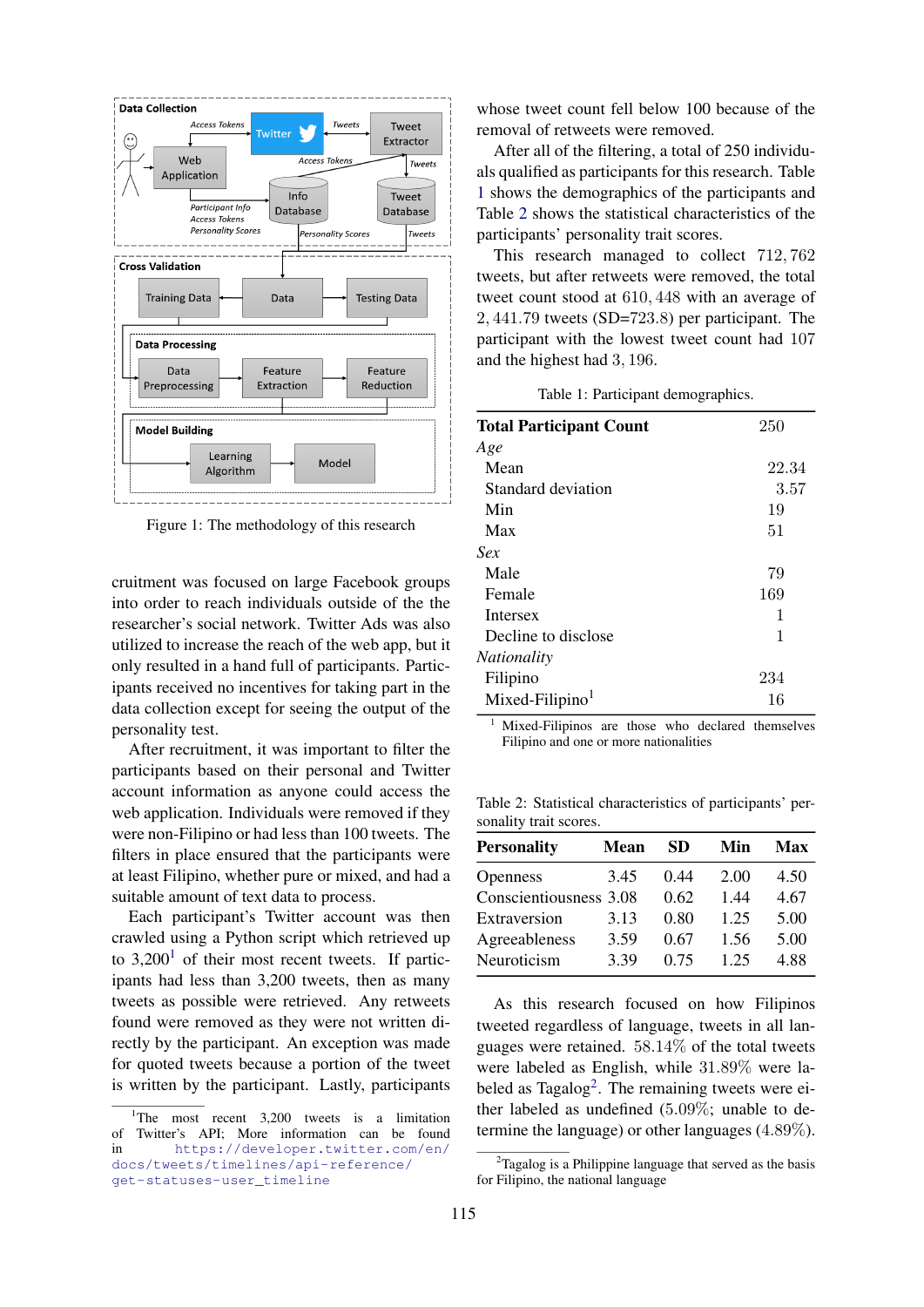Top among the other labels included Indonesian  $(1.22\%)$  and Spanish  $(0.07\%)$  – two languages that share words commonly used in Filipino. Language labels were taken from the metadata of a tweet. Table 3 shows a breakdown of the languages present in the corpus.

Table 3: The breakdown of languages present in the corpus as well as their usage per participant.

| Lang | Count  |        | Mean    |        |  | SD. |  |
|------|--------|--------|---------|--------|--|-----|--|
| Eng  | 354889 | 58.14% | 1419.56 | 585.61 |  |     |  |
| Tag  | 194644 | 31.89% | 778.58  | 516.81 |  |     |  |
| Und  | 31062  | 5.09%  | 124.25  | 78.82  |  |     |  |
| Oth  | 29853  | 4.89%  | 119.41  | 75.70  |  |     |  |

Abbr Eng - English, Tag - Tagalog, Und - Undefined, Oth - **Others** 

## 3.2 Data Pre-processing

Data pre-processing is performed in order to prepare raw text and personality trait scores for classification. This research defines the Term-Document Matrix as the following:

- 1. Term  $(t)$ : an n-gram of tokens extracted from a single tweet of a participant
- 2. Document (d): all terms derived from all tweets of a participant
- 3. Collection  $(C)$ : a set of documents of all participants

### 3.2.1 Tokenizing

This research utilizes Tweetokenize (Suttles, 2013), a regular expression based tokenizer for Twitter, to parse each character in a tweet to properly identify words/terms and social media entities (usernames, hashtags, or emojis). The default settings were kept when processing the tweets and are as follows:

- 1. Uppercase letters were converted to lowercase; but tokens, where all letters are capitalized, are not converted to lowercase,
- 2. Repeating letters are limited to 3 (e.g. *hmmmmm* and *hmmmm* are both reduced to *hmmm*),
- 3. Identified usernames and urls were replaced with *USERNAME*,
- 4. Identified urls were replaced with *URL*,
- 5. Identified hashtags are not replaced with a token, and
- 6. Stop words are not removed.

## 3.2.2 N-Grams

An n-gram is a sequence of  $n$  tokens. This research experimented with only 1-grams. N-grams were extracted through the use of Natural Language Toolkit (NTLK; Bird et al., 2009).

## 3.2.3 Document Frequency Filtering

Document frequency filtering is applied to remove terms that are either too common or too unique. The document frequency of a term  $t$  in a collection  $C$  is defined as

$$
DF(t, C) = \frac{N_{t, C}}{N_C},\tag{1}
$$

where  $N_{t,C}$  is the number of documents in C wherein t occurs at least once and  $N_C$  is the total number of documents found in C. Different combinations of minimum and maximum thresholds were experimented upon, but this research limits the combinations to:

- 1. min: 1%, max: 99%, and
- 2. min: 10%, max: 70%.

#### 3.2.4 Personality Trait Score Representation

Personality trait scores are continuous values and instantly fit as input for regression models; however, these scores must be discretized in order to perform classification. This research modifies Oberlander and Nowson (2006)'s idea of partitioning the participants based on their personality scores' mean  $(\mu)$  and standard deviation  $(SD)$ . Therefore, five different methods are experimented upon and are defined given a personality trait score s as

- 1. Continuous refers to the natural form of personality trait scores and will be the sole trait score representation for regression
- 2. LAH Stands for *Low Average High*; Groups all participants into low, average, and high; Participants nearest to a boundary between two partition have similar scores; Defined as:

$$
LAH(s) = \begin{cases} high, & \text{if } s > \mu + \frac{SD}{2}; \\ low, & \text{if } s < \mu - \frac{SD}{2}; \\ average, & \text{otherwise}. \end{cases}
$$
 (2)

3. LH - Stands for *Low High*; Groups all participants into low and high, but participants nearest to the boundary still have similar scores; Defined as:

$$
LH(s) = \begin{cases} high, & \text{if } s > \mu; \\ low, & \text{if } s < \mu. \end{cases}
$$
 (3)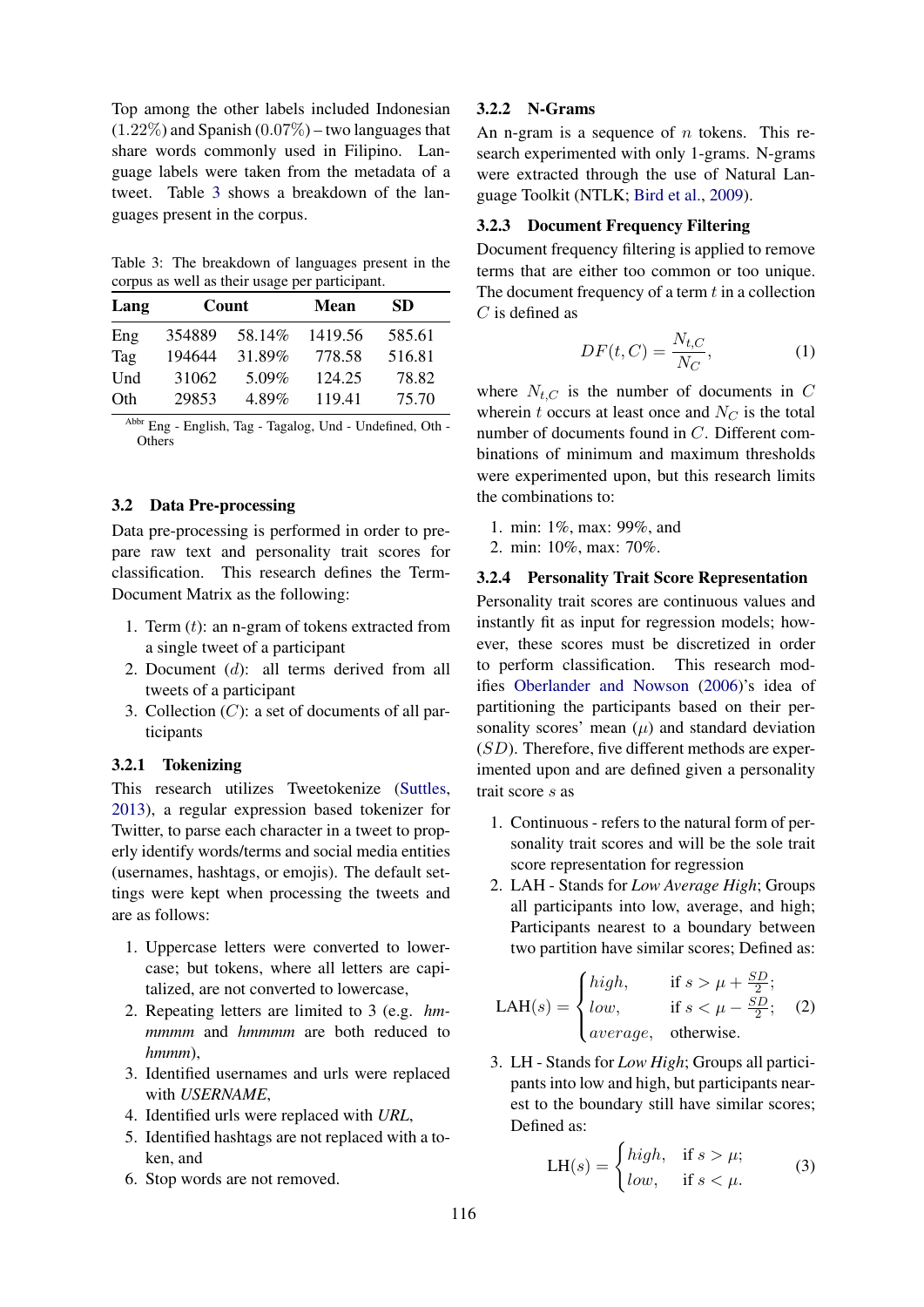4. LHNA - Stands for *Low High, No Average*; Creates distinction between high and low scorers by removing all average; Results in the removal of ∼38.2% of the participants; Defined as:

$$
\text{LHNA}(s) = \begin{cases} high, & \text{if } s > \mu + \frac{SD}{2}; \\ low, & \text{if } s < \mu - \frac{SD}{2}; \\ \text{omit}, & \text{otherwise}. \end{cases} \tag{4}
$$

5. LHNASD - Stands for *Low High, No Average, whole Standard Deviation*; Creates the most distinction between high and low scorers by increasing the threshold to  $\pm 1SD$ ; Results in the removal of ∼68.2% of the participants; Defined as:

$$
LHNASD(s) = \begin{cases} high, & \text{if } s > \mu + SD; \\ low, & \text{if } s < \mu - SD; \\ \text{omit,} & \text{otherwise.} \end{cases}
$$
 (5)

A visualization of the different representations can be seen in Figure 2

### 3.3 Feature Extraction

In order to extract information from raw text, two feature extraction techniques are used in this research: Term Frequency Inverse Document Frequency (TFIDF) and Term Occurrence (TO). Language independent approaches are preferred due to the presence of English and Filipino, among other langauges.

### 3.3.1 TFIDF

Term Frequency Inverse Document Frequency (TFIDF) captures the frequency of use of a term in a given document, while factoring the importance of the term in relation to the overall collection of documents. TFIDF was computed for each term in each document to construct a TFIDF wordmatrix. All values were then normalized. The features in TFIDF dataset consists of the terms that appear throughout the entire collection of Twitter users.

TFIDF is computed by multiplying the Term Frequency (TF) with the Inverse Document Frequency (IDF). Given a term  $t$  of a document  $d$  of a collection  $C$ , TFIDF is defined as:

$$
TFIDF(t, d, C) = \frac{N_{t,d}}{N_d} \cdot \frac{N_C}{N_{t,C}},\qquad(6)
$$

where  $N_{t,d}$  is the number of t in d,  $N_d$  is the total number of terms in  $d$ ,  $N_c$  is the total number of documents in C, and  $N_{t,C}$  is the number of documents in C wherein t occurs at least once.

## 3.3.2 Term Occurrence

Term occurrence (TO) is a binary representation of whether a particular term was used or not – occurred or not occurred. The TO of a term  $t$  given a document  $d$  can be defined as:

$$
TO(t,d) = \begin{cases} 1, & \text{if } N_{t,d} > 0; \\ 0, & \text{otherwise,} \end{cases}
$$
 (7)

where the output is 1 if where  $N_{t,d}$ , the number of t in d, is greater than 0, and 0 if otherwise.

## 3.4 Feature Reduction

Even with the utilization of document frequency filtering, there would still be a good number of features that could contain both relevant and irrelevant information. Feature reduction would reduce a dataset, while retaining the most relevant features. Therefore, reduction is applied on the training set and would consist of the top 20% of the results of univariate linear regression test for regression and chi-square  $(\chi^2)$  for classification. Experiments were performed with and without feature reduction in order to properly observe the effects.

## 3.5 Machine Learning Algorithms

Multiple learning algorithms were experimented upon, but this research highlights the following algorithms:

- 1. Linear Regression (LIN),
- 2. Ridge Regression (RID),
- 3. Support Vector Machines (linear SVM), and
- 4. Logistic Regression (LOG).

The algorithms were highlighted because they performed better than other the algorithms during the experiments of this research. Those that produced subpar models were not reported. The algorithms were implemented using Scikit-Learn (Pedregosa et al., 2011), a general purpose machine learning Python library. All settings were kept to Scikit-Learn's default settings.

### 3.6 Model Evaluation

Data was split into training (60%) and testing (40%) sets in order to have enough data for learning, while having enough data remaining for testing. As the sample count for the classes was not balanced, 10-fold stratified cross validation was performed to ensure that each class was well represented in each fold. For classification models, both  $F_1$  score and kappa statistic are observed in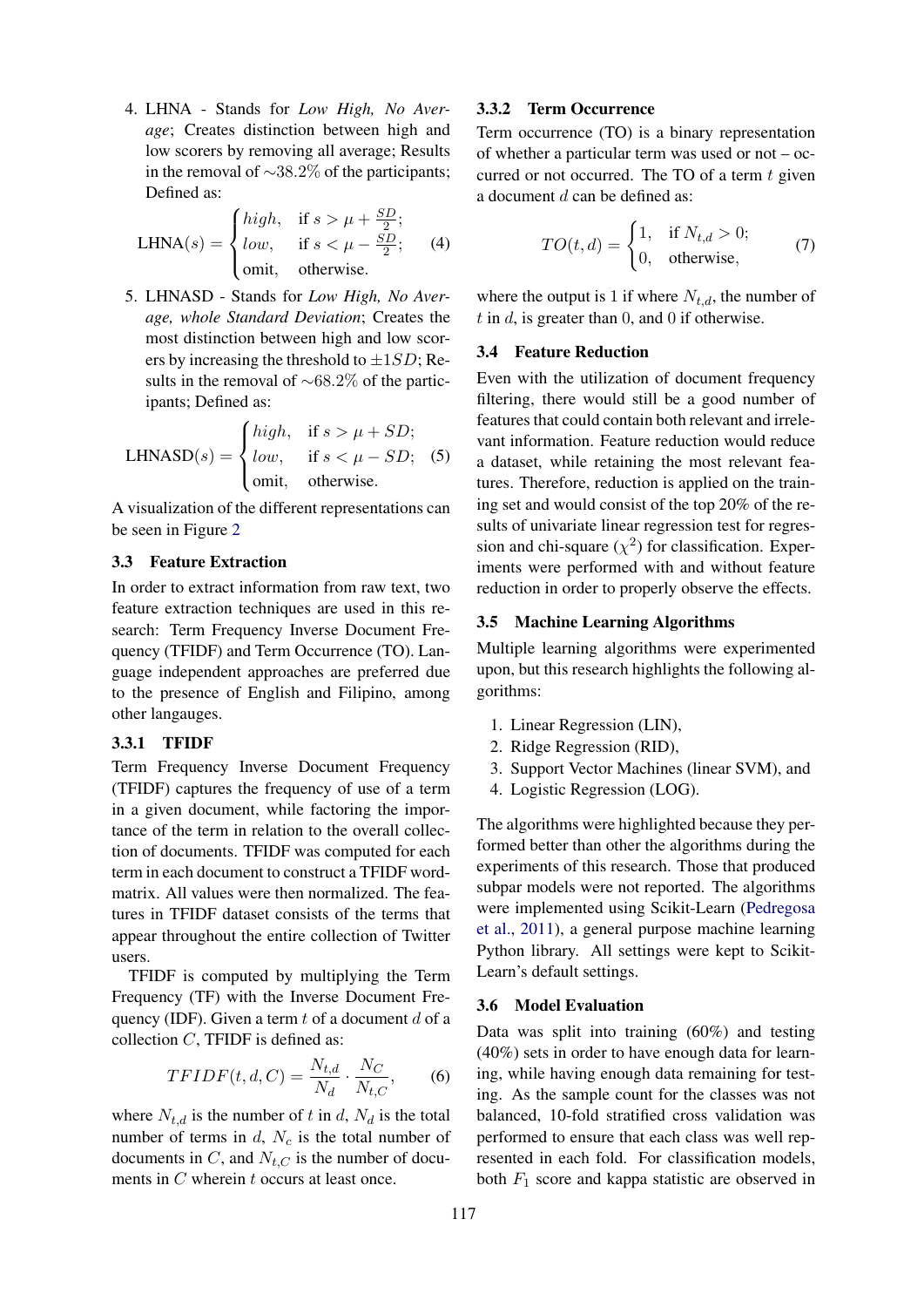

Figure 2: The different ways personality trait scores are represented in this research. Boxes filled with color represent partitions of participants.

evaluating a model's performance. For regression models, Mean Squared Error (MSE), Mean Absolute Error (MAE), and  $R^2$  are observed.

## 4 Results and Discussion

A total of 600 models were created based on the different combinations of pre-processing, feature extraction, feature reduction, and ML techniques. All combinations were experiment on and only the best models are reported. To determine the best models per trait, goodness of fit was prioritized over minimizing error; therefore,  $R^2$  is the basis for regression models and kappa statistic is the basis for classification. Table 4 and Table 5 shows the best regression and classification models, respectively. Each of the best performing models is compared against a baseline model of the same configuration and can be seen in Figure 3 for regression and Figure 4 for classification. Additionally, the effects of discretizing trait scores in relation to the performance of personality models is analyzed. The best classification models per personality score representation are found in Table 6.



Figure 3: A comparison of the MAE between baseline mean regressors and the best regression models (as found in Table 4) per personality trait

General Findings. Out of all the Big Five, Conscientiousness is the easiest to model. Both



Figure 4: A comparison of the accuracies between baseline majority classifiers and the best classification models (as found in Table 5) per personality trait

in regression and classification, Conscientiousness had models with the best  $R^2$  (0.1523) and kappa (0.5516), respectively. Extraversion came in second, again both in regression and classifications, with its  $R^2$  of 0.1035 and a kappa of 0.4376. Results for both Conscientiousness and Extraversion indicate that simple TFIDF or TO features were able to extract useful information from a corpus of Filipino and English tweets. The remaining three traits performed poorly for regression, but Agreeableness and Neuroticism fared better in classification. The improvement in performance can mainly be attributed to excluding average scoring participants and looking for patterns in how the outliers generally tweet.

As for Openness, it can be considered the hardest trait to model, particularly because it performed worst in classification  $(F_1 = 0.5669)$ and  $\kappa = 0.1438$ . Models for openness are seen to utilize the softer document frequency filter (min=1%;max=99%) more often than in other traits. This indicates that strong patterns are not present and that in order to make appropriate predictions, most, if not all, information is needed.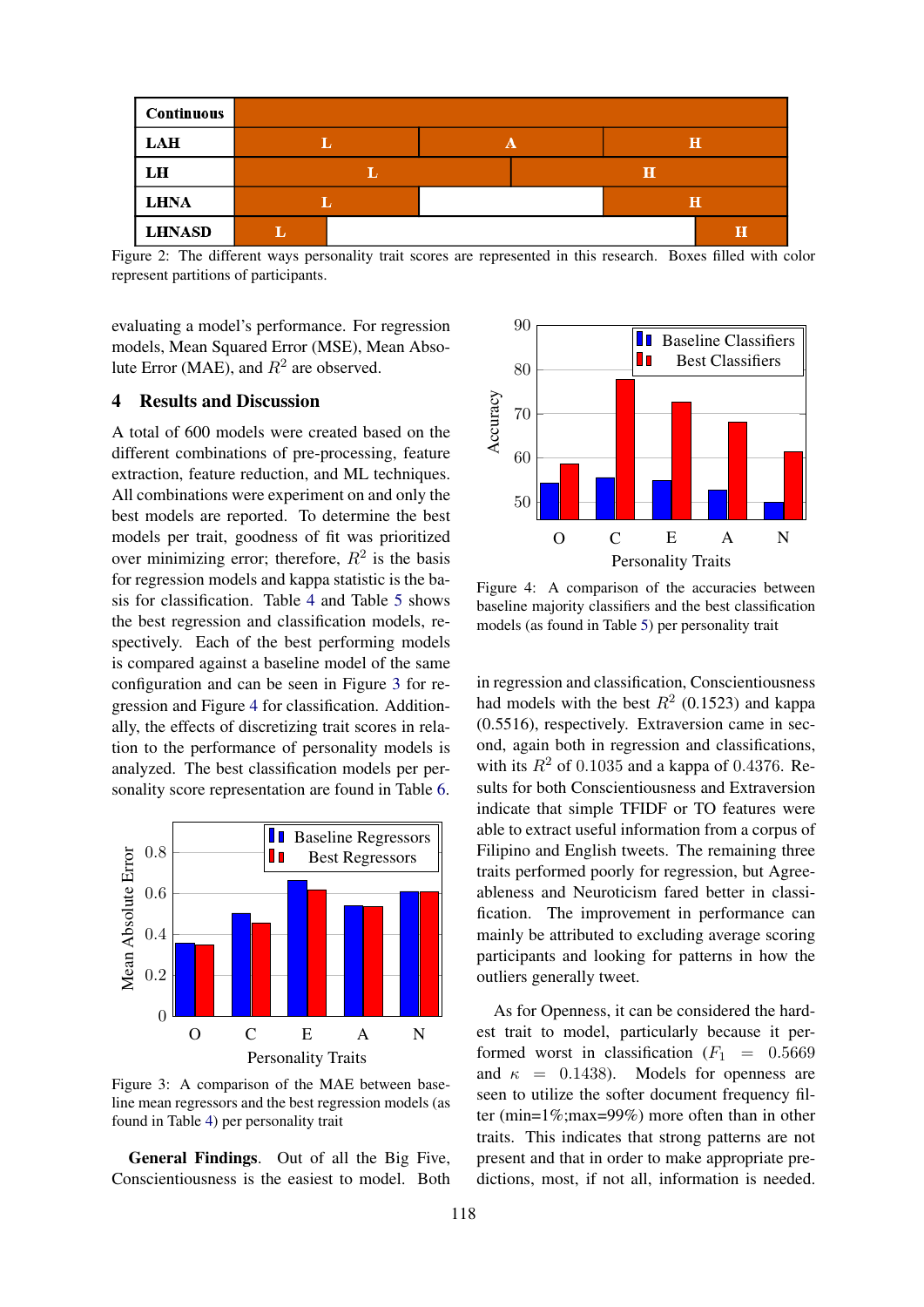| Trait | <b>Features</b> | Doc Freq      | <b>Regressor</b> | <b>MSE</b> | <b>MAE</b> | $\,R^2$   |
|-------|-----------------|---------------|------------------|------------|------------|-----------|
| O     | TO              | $1\% - 99\%$  | LIN              | 0.1890     | 0.3493     | 0.0143    |
| C     | <b>TFIDF</b>    | $1\% - 99\%$  | LIN              | 0.3174     | 0.4572     | 0.1523    |
| Е     | <b>TFIDF</b>    | $10\% - 70\%$ | LIN              | 0.5719     | 0.6190     | 0.1035    |
| А     | <b>TFIDF</b>    | $1\% - 99\%$  | <b>RID</b>       | 0.4393     | 0.5374     | $-0.0088$ |
| N     | <b>TFIDF</b>    | $1\% - 99\%$  | LIN              | 0.5558     | 0.6066     | $-0.0031$ |

Table 4: The performance and configuration of the best performing regression models per personality trait. Models were selected based on  $R^2$ .

Note: Although there were experiments with and without feature reduction, all the best performing models utilized all features; therefore, feature reduction was not included in the table.

Table 5: The performance and configuration of the best performing classification models per personality trait. Models were selected based on kappa statistic.

| <b>Trait</b> | <b>Personality</b><br>Rep | <b>Features</b> | Doc Freq      | $\chi^2$ Selection | <b>Classifier</b> | $F_{\rm 1}$ | $\kappa$ |
|--------------|---------------------------|-----------------|---------------|--------------------|-------------------|-------------|----------|
| O            | <b>LHNA</b>               | TO              | $1\% - 99\%$  | top $20\%$         | <b>SVM</b>        | 0.5669      | 0.1438   |
| $\mathsf{C}$ | <b>LHNASD</b>             | <b>TFIDF</b>    | $10\% - 70\%$ | top $20\%$         | <b>LOG</b>        | 0.7764      | 0.5516   |
| E            | <b>LHNASD</b>             | TO              | $10\% - 70\%$ | top $20\%$         | <b>LOG</b>        | 0.7165      | 0.4376   |
| Α            | <b>LHNASD</b>             | TO              | $10\% - 70\%$ | n/a                | LOG.              | 0.6767      | 0.3547   |
| N            | <b>LHNA</b>               | TFIDF+TO        | $10\% - 70\%$ | top $20\%$         | <b>LOG</b>        | 0.6086      | 0.2281   |

This is also supported by the small differences in evaluation metrics found across the different personality trait score representations as seen in Table 6. In other words, retaining extreme outliers (LHNSSD) did not help in classification of Openness and actually performed slightly worse than having all participants presents across 3 trait groupings (LAH).

Configurations in Regression Models. The best regression models, as seen in Table 4, indicate that there are no relatively strong features in the prediction of an individual's trait score. Four traits utilized the softer document frequency filter  $(min=1\%;max=99\%)$  with Extraversion using the harsher one. In terms of features, TFIDF values are preferred over TO. And interestingly, none of the best models utilized feature reduction. However, despite the generally low performances, the findings show that simple TFIDF values contain some information about one's personality, at least for Conscientiousness and Extraversion. TFIDF values can be considered shallow information, so further investigation using more in-depth feature extraction techniques could yield better results.

Configurations in Classification Models. All of the best classification models, as seen in Table 5, utilized personality representations that removed average scoring users and focused on out-

liers - LHNASD and LHNA. As for features, TO was more useful than TFIDF as it was used in four out of the five traits; however, TFIDF was utilized by Conscientiousness, the best overall performing model. The features remaining after the harsher document frequency filter (min=10%;max=70%) proved to be more useful than the softer filter in all traits, except for Openness. This indicates that patterns indeed emerge when comparing individuals on the opposite ends of a personality dimension. Lastly, unlike in regression, feature selection was more useful than simply allowing the ML algorithms find patterns in the data.

Personality Trait Representation. As personality trait questionnaires typically output a numerical value, it is important to look at different ways to represent the scores – whether in continuous or discrete form. Continuous values provide the best coverage as they match the raw values output by questionnaires (e.g. 1.0 to 5.0 for the Big Five Inventory) and include all participants for testing and training purposes. Problems arise as features may not be highly correlated to the whole personality dimension or possible be correlated to a subset of individuals. On the other hand, discrete values allow for the grouping of individuals based on the mean and standard deviation of their scores. Grouping individuals makes classification possi-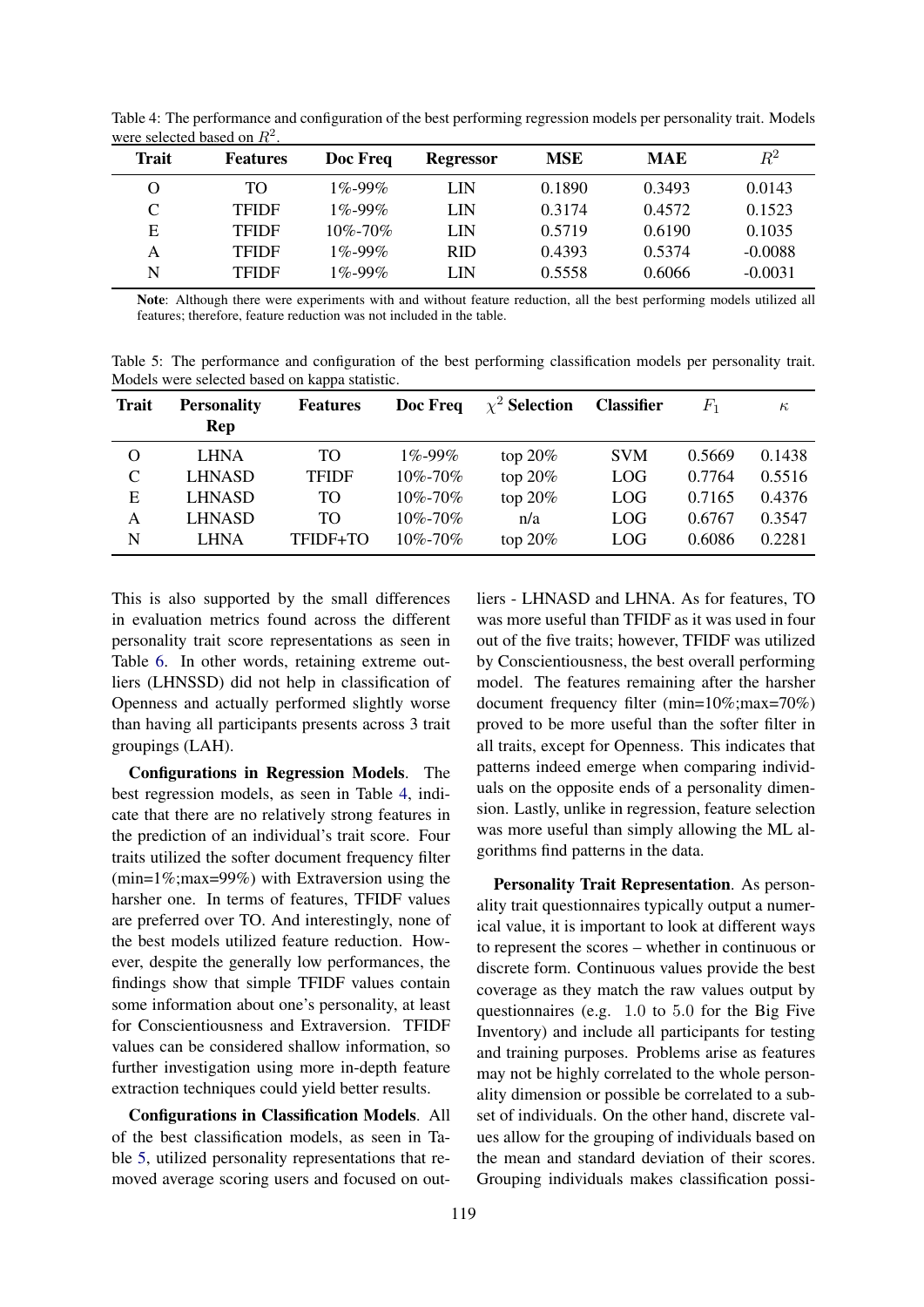|               | LAH            |          | LH      |          | <b>LHNA</b>    |          | <b>LHNASD</b> |          |
|---------------|----------------|----------|---------|----------|----------------|----------|---------------|----------|
| <b>Traits</b> | $\mathit{F}_1$ | $\kappa$ | $F_{1}$ | $\kappa$ | $\mathbb{F}_1$ | $\kappa$ | $F_1$         | $\kappa$ |
| O             | 0.4176         | 0.1233   | 0.5691  | 0.1388   | 0.5669         | 0.1438   | 0.5530        | 0.1222   |
| $\mathsf{C}$  | 0.4505         | 0.1693   | 0.6646  | 0.3295   | 0.7497         | 0.5010   | 0.7764        | 0.5516   |
| E             | 0.4526         | 0.1680   | 0.6178  | 0.2359   | 0.6492         | 0.3033   | 0.7165        | 0.4376   |
| А             | 0.3796         | 0.0743   | 0.5635  | 0.1298   | 0.5595         | 0.1329   | 0.6767        | 0.3547   |
| N             | 0.3651         | 0.0475   | 0.5347  | 0.0711   | 0.6086         | 0.2281   | 0.5707        | 0.1469   |

Table 6: The F1 scores and kappa of the best performing classifiers per personality score representation.

ble, but problems can arise with individuals nearest to the boundary of a group as they would have similar scores to individuals in the groups next to them. A solution to this would be to create space in between classes; however, participants would have to be removed resulting in possible information loss. Because of the pros and cons of each method, analysis is performed on how personality scores affect personality modeling of Filipino Twitter users.

As seen in Table 6, LHNASD (*Low, High, No Average, whole Standard Deviation*) produced the best performing classifiers for three out of the five traits, namely Conscientiousness, Extraversion, and Agreeableness. This was expected because useful information was most likely found when comparing extreme high and low outliers, and not when including those who scored nearer to the mean. This is apparent by the gradual increase in evaluation metrics as the classes are reduced in size and the distances between outliers expands. However, it is important to note that Neuroticism and Openness fared best when utilizing the LHNA (*Low, High, No Average*) representation – the other representation that places space between outliers. LHNA has almost double the training data than LHNASD. Training instances of LHNA range from 88 to 103 across all traits, while LHNASD ranges from 46 to 53. This implies that there isn't strong discriminative information between extreme outliers and that the removal of participants also removed information useful for Neuroticism and Openness. Interestingly, models for Openness do not vary so much in terms of kappa statistic across all personality representation. The model for LAH (*Low, Average, High*), the hardest representation to predict because it has three class, has a kappa of (0.1233), while the model of LHNA has a kappa of 0.1438. In fact, LAH actually has better agreement than that of LHNASD (0.1222) indicating that the outliers of Openness are not easily distinguishable, at least with respect to the features extracted.

#### 5 Conclusion and Recommendations

This research was able to collect text and personal data from 250 Filipino Twitter Users and use the way they tweet, regardless of language, to create personality trait models. In the process, different combinations of data processing and machine learning techniques were experimented upon to identify the best configurations and produce the best models. Findings show that Conscientiousness is an easy trait to model, directly followed by Extraversion. On the other hand, Openness is the hardest trait to model. Experiments in regression did not produce suitable models, but at least indicated that simple TFIDF values contain some information for Conscientiousness and Extraversion. Classification models had better results and generally benefited from modeling the outliers instead of classifying all of the participants. Lastly, Neuroticism and Openness also did not benefit from modeling of extreme outliers  $(\pm 1SD)$  from the mean) implying that outliers for the trait are not easily distinguishable.

As the participants were all Filipinos, further analysis of the content could provide insights into how personality traits manifest through the language use of Filipino Twitter users. The addition of more in-depth feature extraction techniques, such as topic modeling or the integration of multiple language-specific resources, might also help in improving the models' performances. Lastly, creating specific models of groups of individuals defined by demographics – such as by age, gender, or nationality – regardless of the number of languages used, proves to be a useful approach in personality modeling and can serve as a starting point for understanding their linguistic style.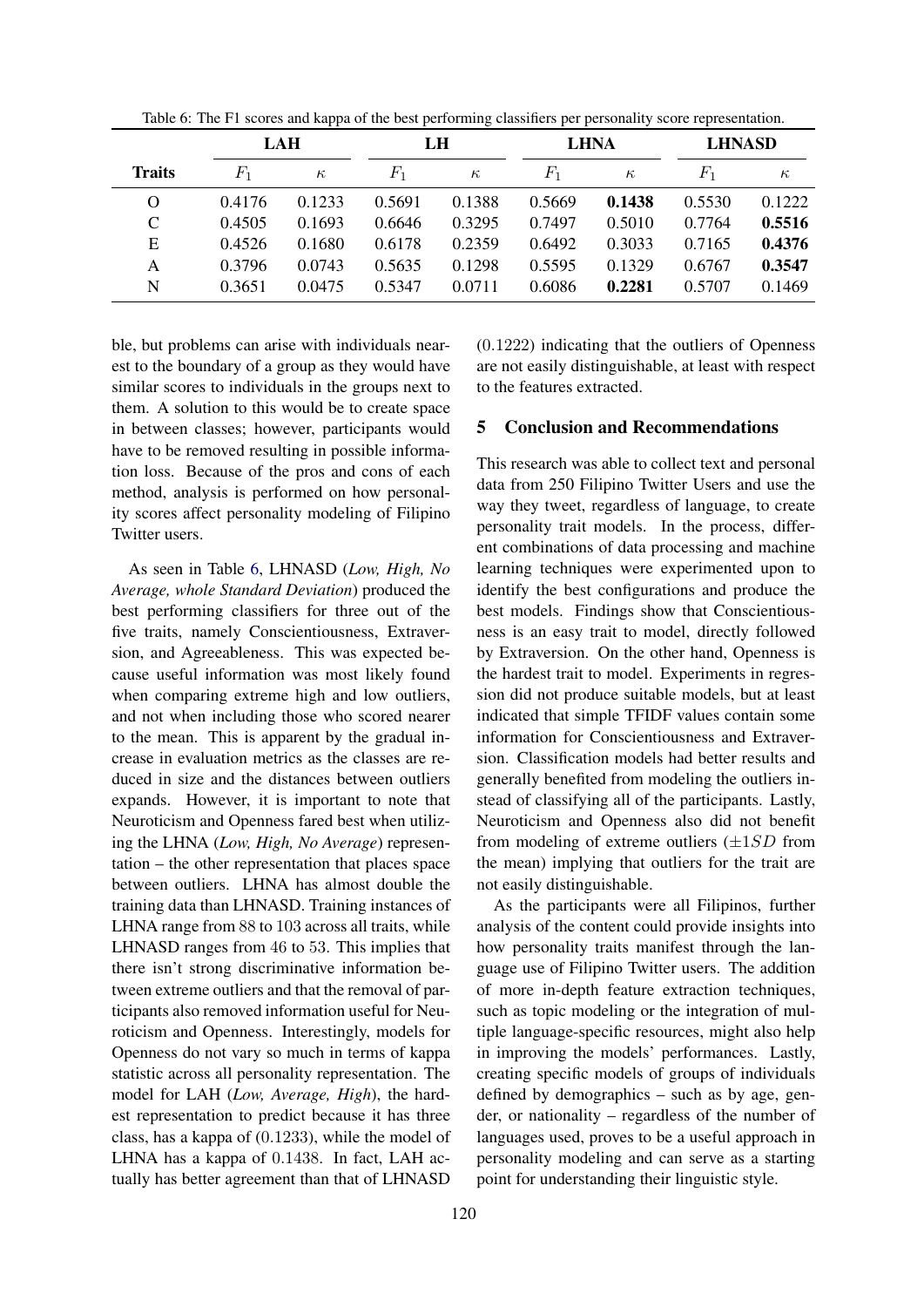#### References

- Miguel A Alvarez-Carmona, A Pastor López-Monroy, Manuel Montes-y Gómez, Luis Villasenor-Pineda, and Hugo Jair Escalante. 2015. Inaoes participation at pan15: Author profiling task. *Working Notes Papers of the CLEF*.
- Shlomo Argamon, Sushant Dhawle, Moshe Koppel, and James Pennebaker. 2005. Lexical predictors of personality type.
- Pierre Arnoux, Anbang Xu, Neil Boyette, Jalal Mahmud, Rama Akkiraju, and Vibha Sinha. 2017. 25 tweets to know you: A new model to predict personality with social media. In *Proceedings of the Eleventh International Conference on Web and Social Media, ICWSM 2017*.
- Steven Bird, Ewan Klein, and Edward Loper. 2009. *Natural language processing with Python: analyzing text with the natural language toolkit*. "O'Reilly Media, Inc.".
- Deborah A Cobb-Clark and Stefanie Schurer. 2012. The stability of big-five personality traits. *Economics Letters*, 115(1):11–15.
- Howard S. Friedman and Miriam W. Schustack. 2014. *Personality: Classic theories and modern research*. Pearson.
- Alastair J Gill, Scott Nowson, and Jon Oberlander. 2009. What are they blogging about? personality, topic and motivation in blogs. In *ICWSM*.
- Alastair J Gill and Jon Oberlander. 2002. Taking care of the linguistic features of extraversion. In *Proceedings of the Annual Meeting of the Cognitive Science Society*, volume 24.
- Jennifer Golbeck, Cristina Robles, Michon Edmondson, and Karen Turner. 2011a. Predicting personality from twitter. In *Privacy, Security, Risk and Trust (PASSAT) and 2011 IEEE Third Inernational Conference on Social Computing (Social-Com), 2011 IEEE Third International Conference on*, pages 149–156. IEEE.
- Jennifer Golbeck, Cristina Robles, and Karen Turner. 2011b. Predicting personality with social media. In *CHI'11 extended abstracts on human factors in computing systems*, pages 253–262. ACM.
- Lewis R Goldberg. 1981. Language and individual differences: The search for universals in personality lexicons. *Review of personality and social psychology*, 2(1):141–165.
- Carlos E Gonzalez-Gallardo, Azucena Montes, ´ Gerardo Sierra, J Antonio Núnez-Juárez, Adolfo Jonathan Salinas-López, and Juan Ek. 2015. Tweets classification using corpus dependent tags, character and pos n-grams. In *CLEF (Working Notes)*.
- Francisco Iacobelli, Alastair J Gill, Scott Nowson, and Jon Oberlander. 2011. Large scale personality classification of bloggers. In *Affective computing and intelligent interaction*, pages 568–577. Springer.
- Oliver P John, Eileen M Donahue, and Robert L Kentle. 1991. The big five inventoryversions 4a and 54.
- Oliver P John, Laura P Naumann, and Christopher J Soto. 2008. Paradigm shift to the integrative big five trait taxonomy. *Handbook of personality: Theory and research*, 3(2):114–158.
- Randy J. Larsen and David M. Buss. 2008. *Personality psychology: Domains of knowledge about human nature*. McGraw Hill Education.
- Jamy Li and Mark Chignell. 2010. Birds of a feather: How personality influences blog writing and reading. *International Journal of Human-Computer Studies*, 68(9):589–602.
- François Mairesse, Marilyn A Walker, Matthias R Mehl, and Roger K Moore. 2007. Using linguistic cues for the automatic recognition of personality in conversation and text. *Journal of artificial intelligence research*, 30:457–500.
- Navonil Majumder, Soujanya Poria, Alexander Gelbukh, and Erik Cambria. 2017. Deep learning-based document modeling for personality detection from text. *IEEE Intelligent Systems*, 32(2):74–79.
- Hazel Rose Markus and Shinobu Kitayama. 1998. The cultural psychology of personality. *Journal of crosscultural psychology*, 29(1):63–87.
- Tara C Marshall, Katharina Lefringhausen, and Nelli Ferenczi. 2015. The big five, self-esteem, and narcissism as predictors of the topics people write about in facebook status updates. *Personality and Individual Differences*, 85:35–40.
- Robert R McCrae and Paul T Costa Jr. A five-factor theory of personality. In Lawrence A. Pervin and Oliver P. John, editors, *Handbook of Personality: Theory and Research*. The Guilford Press, New York, NY.
- Matthias R Mehl and James W Pennebaker. 2003. The sounds of social life: A psychometric analysis of students' daily social environments and natural conversations. *Journal of personality and social psychology*, 84(4):857.
- Saif M Mohammad and Svetlana Kiritchenko. 2013. Using nuances of emotion to identify personality. *Proceedings of ICWSM*.
- Warren T Norman. 1963. Toward an adequate taxonomy of personality attributes: Replicated factor structure in peer nomination personality ratings. *The Journal of Abnormal and Social Psychology*, 66(6):574.
- Scott Nowson and Jon Oberlander. 2007. Identifying more bloggers. *Proceedings of ICWSM*.